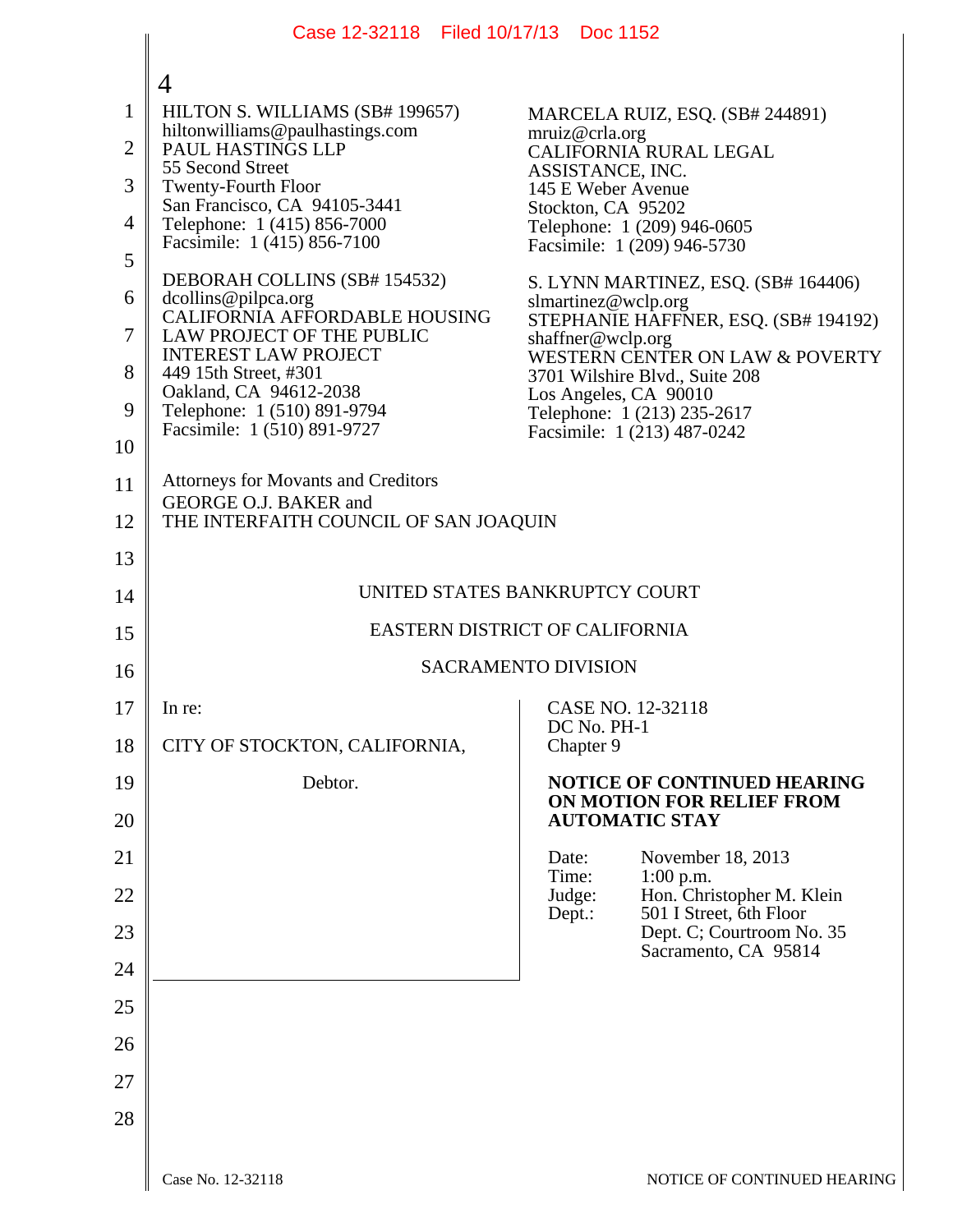## 2

3

4

1

## **NOTICE OF CONTINUED HEARING ON MOTION FOR RELIEF FROM AUTOMATIC STAY**

## **TO THE UNITED STATES TRUSTEE, ALL PARTIES AND THEIR COUNSEL OF RECORD:**

5 6 7 8 9 10 11 12 13 14 15 On November 29, 2012, George O.J. Baker and the Interfaith Council of San Joaquin filed their Notice of Motion, Motion, Memorandum of Points and Authorities, and supporting papers on behalf of the Price Judgment Creditors seeking an order granting relief from the automatic stay imposed by these bankruptcy proceedings to allow Movants to seek enforcement of a stipulated judgment entered by the United States District Court for the Eastern District of California in the case of *Price, et al. v. City of Stockton, California, et al.*, Case No. CV S-02-0065 LKK KJM ("*Price* Judgment"). The hearing on the Motion was scheduled to take place January 8, 2013, at 9:30 a.m., before the Honorable Christopher M. Klein at the courthouse identified in the caption above. By agreement, the hearing was continued to April 9, 2013, then to May 21, 2013, and after that to July 16, 2013, again to September 10, 2013, and once more to October 22, 2013 to accommodate the parties' mediation schedules.

- 16 17 18 19 20 21 22 23 **PLEASE TAKE NOTICE** that George O.J. Baker and the Interfaith Council of San Joaquin, pursuant to their further agreement with the Debtor, City of Stockton, California, hereby continue the hearing on their Motion For Relief From Automatic Stay from October 22, 2013 to November 18, 2013 at 1:00 p.m., before the Honorable Christopher M. Klein at the courthouse identified in the caption above. In accordance with the parties' agreement, the continuance of the hearing on the Motion For Relief From Automatic Stay filed by George O.J. Baker and the Interfaith Council of San Joaquin on behalf of the Price Judgment Creditors is without prejudice of any kind whatsoever to any of Movants' rights in connection with their Motion.
- 24 25 26 27 28 **PLEASE TAKE FURTHER NOTICE** that any written opposition, objection, or response to the Motion should be filed with the Court pursuant to all applicable Federal Rules of Bankruptcy Procedure and Local Rules of Practice for the United States Bankruptcy Court for the Eastern District of California, and served upon all appropriate parties including, but not limited to, counsel for the parties, counsel for the Price Judgment Creditors (via ECF or at the address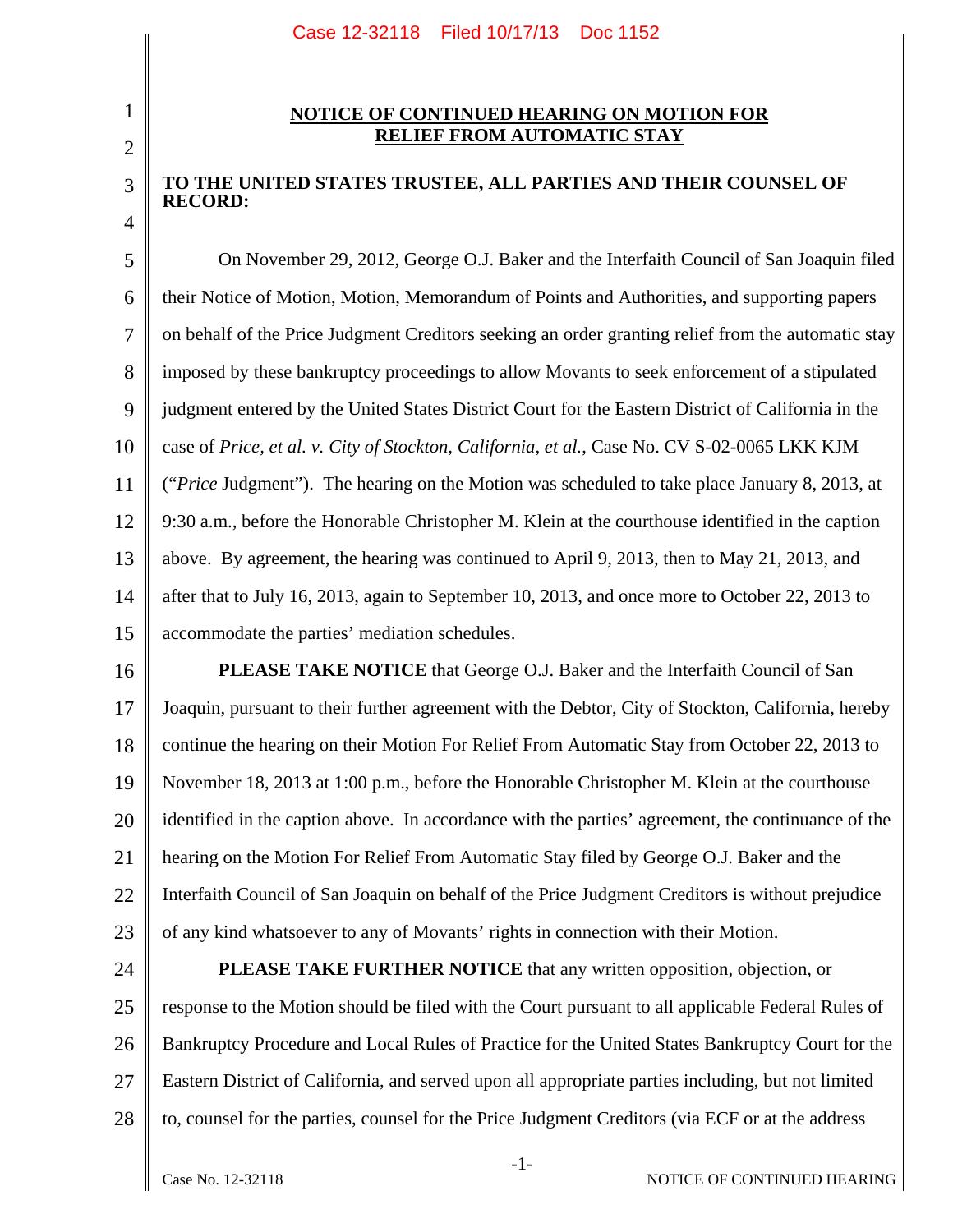## Case 12-32118 Filed 10/17/13 Doc 1152

1 2 stated in the above caption), and Trustee's counsel. The timeframes for the filing of any such written opposition, objection, or response to the Motion shall be calculated in accordance with the continued hearing date of November 18, 2013.

3 4

5 6 7 8 9 10 11 12 13 14 15 16 17 18 19 20 21 22 23 As demonstrated in Movants' previously-filed Memorandum Of Points And Authorities, and as summarized below, cause exists to order relief from the automatic bankruptcy stay to enforce the *Price* Judgment before Judge Karlton in the United States District Court for the Eastern District of California for at least three reasons. First, the *Price* Judgment requires the construction of 340 lower income housing units to replace residences demolished as a result of redevelopment. Only 161 of the replacement units have in fact been completed to date and, under federal law, these are outstanding equitable obligations – not monetary debts – and are accordingly not dischargeable in a bankruptcy proceeding. Second, the *Price* Judgment required the creation of a \$1.45 million fund to be paid to eligible claimants for relocation assistance. After five years, and well prior to the City's bankruptcy filing, the remaining balance (which is over \$1 million) was required to be set aside in a restricted fund of the Stockton Redevelopment Agency, to be used only for construction of extremely low income housing. When California's redevelopment agencies were dissolved, the City of Stockton as "successor agency " – a legal entity separate from the City itself – elected to assume the former relocation agency's obligations. The obligations in the *Price* Judgment regarding the relocation assistance fund are thus not obligations of the City at all but, rather, of the City in its capacity as the "successor agency" and are accordingly not properly included within this bankruptcy estate. Finally, any analysis of the various factors that Courts consider in evaluating whether to grant relief from stay favors the Price Judgment Creditors and their efforts to enforce the long-overdue obligations in the *Price* Judgment.

24 25 26 Pursuant to Section 362 of the Bankruptcy Code, the *Price* Judgment Creditors respectfully request that the Court enter an order granting relief from the automatic bankruptcy stay to permit judicial enforcement of the *Price* Judgment.

- 27
- 28

-2-